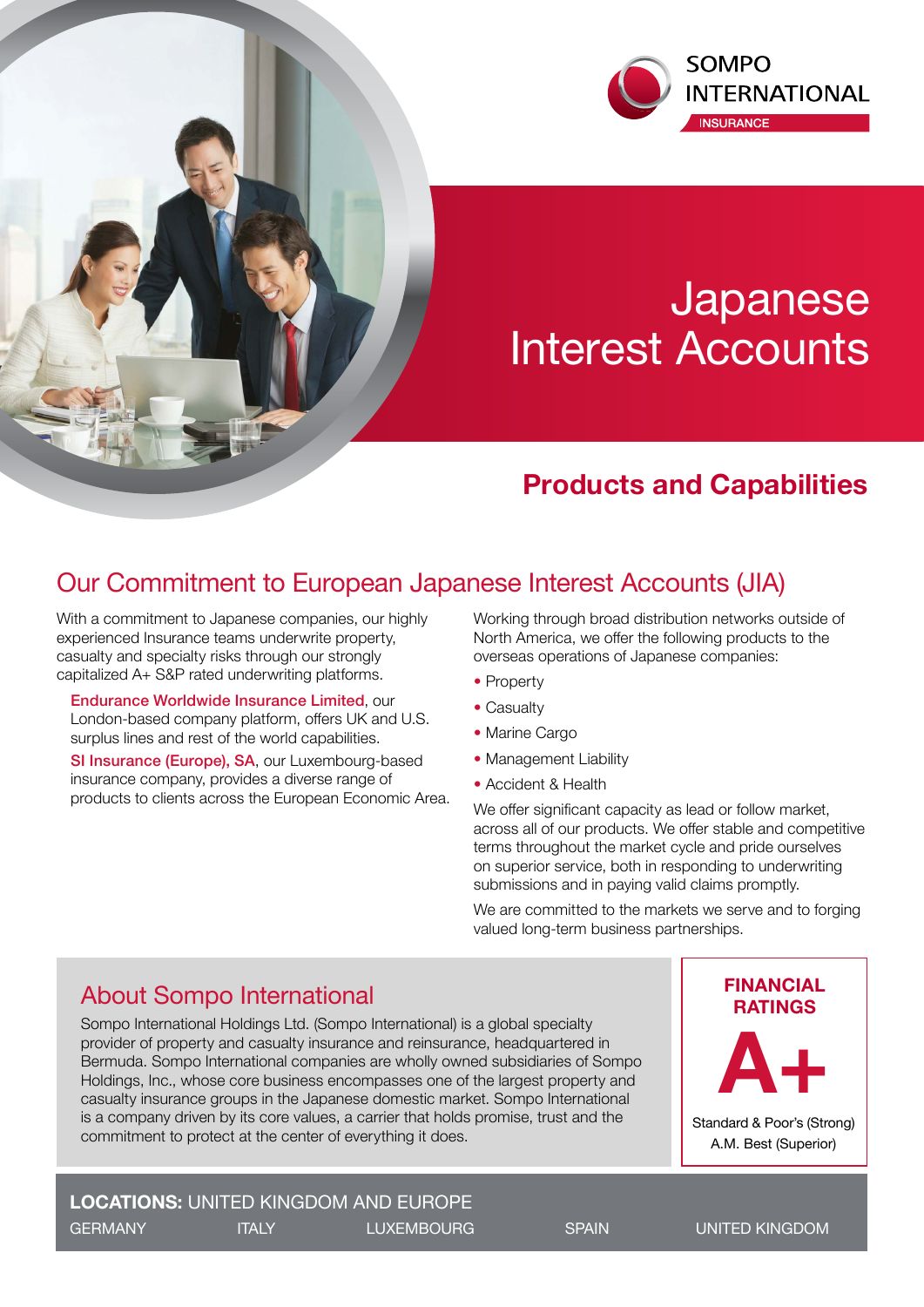

# London Market & Europe JIA Insurance products and capabilities

| Product                      | <b>Target Classes</b><br>(Includes but not limited to)                                                                                                                                                                                              | Products/Capacity                                                                                                                                                                                                                           |
|------------------------------|-----------------------------------------------------------------------------------------------------------------------------------------------------------------------------------------------------------------------------------------------------|---------------------------------------------------------------------------------------------------------------------------------------------------------------------------------------------------------------------------------------------|
| <b>Property</b>              | • Metals and Minerals<br>• Auto Parts<br>• Distribution<br>• Pharmaceutical<br>• Food Processing<br>• Real Estate<br>• Financial Services<br>• Technology<br>• Telecommunication<br>• Hospitality<br>• Manufacturing<br>• Transportation<br>• Media | Primary, excess or quota share coverage for fire<br>and related perils<br>Capacity: €400M                                                                                                                                                   |
| <b>Casualty</b>              | • Manufacturing<br>• Retail<br>• Transportation<br>• Hospitality                                                                                                                                                                                    | Primary and excess coverage across all products<br>including Employers, Public and Product Liability<br>coverage where required.<br>Capacity: €25M                                                                                          |
| <b>Marine Cargo</b>          | • Auto Parts<br>• Bulk Oil<br>• Machinery<br>• Oil & Gas<br>$\bullet$ Ores<br>• Pharmaceutical<br>• Technology                                                                                                                                      | • Cargo Open Policy<br>$\bullet$ Stock<br>• Project Cargo<br>Capacity: €30M                                                                                                                                                                 |
| <b>Management Liability</b>  | All industry sectors excluding<br>Financial Institutions:<br>• Publicly traded or private companies<br>of any size<br>• Clients with shares traded on any<br>international exchange including full U.S.<br>listings and all levels of ADR           | Primary and excess coverage across the following<br>products:<br>• Management Liability<br>$\bullet$ D&O<br>• Employment Practices Liability<br>• Pension Trustee Liability<br>• Public Offering of Securities<br>• Crime<br>Capacity: €25M |
| <b>Accident &amp; Health</b> | • Personal Accident/Illness (Group & Individual)<br>• Medical Expense<br>• Sports Professionals<br>• War & Terrorism<br>• Travel/Credit Card<br>• Aviation<br>• Contract Protection Insurance                                                       | Primary and excess coverage provided.<br>Capacity:<br>• Any One Life: €5M<br>• Any One Event: €25M<br>• Medical Expenses: €10M<br>per person                                                                                                |